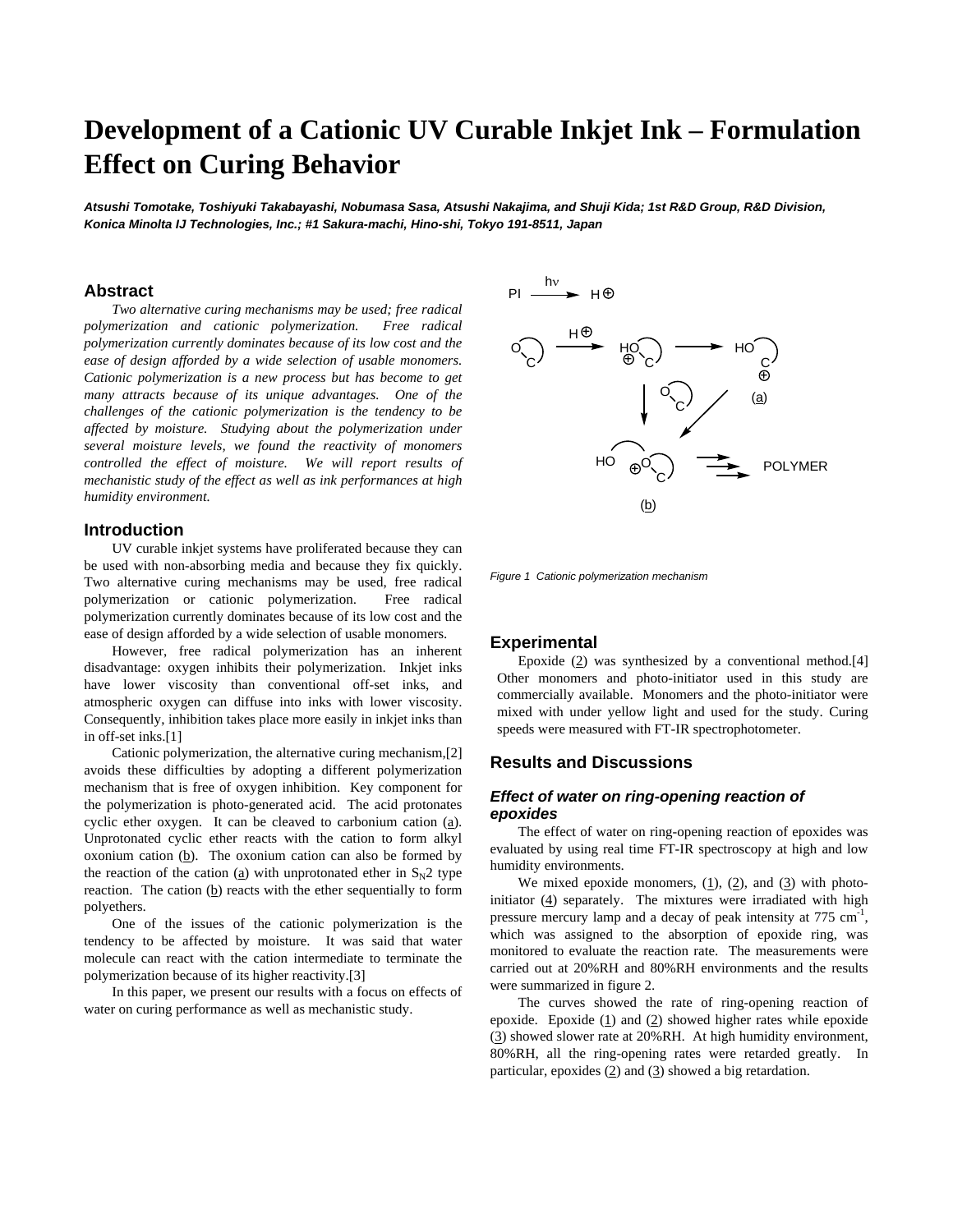

*Figure 2. Ring-opening reaction of epoxides at 20%RH (solid lines) and 80%RH (dashed lines)* 

#### showed higher conversion ratio alone, its reaction rate was low at the initial stage. It was found the mixture of the epoxide and the oxetane showed a synergistic effect on curing behavior; the epoxide gave higher reaction rate and oxetane gave higher conversion rate.

To evaluate the effect of water on practical usage, we then measured the effect of water on curing sensitivity with coatings of the mixture of oxetane  $(5)$  and above mentioned epoxides. We mixed the oxetane with epoxides and the photo-initiator to form model inks. The ratio was 67/28/5 in weight. The mixtures were coated on PET with wire bar, and the thickness of the coating was adjusted to be 3 μm. Then they were irradiated with high pressure mercury lamp at 3 humidity levels, 20%RH, 50%RH, and 80%RH. To compare the curing sensitivity at every humidity level, we measured irradiated energy that was necessary to become durable against scratch. The results were summarized in figure 3.

In figure 3, we observed similar effect of water to that of on ring-opening reaction. Efficiency of polymerization was decreased as humidity level was increased. Much energy was necessary at higher humidity levels. Combining with the result in figure 2, it seemed that the ring-opening reaction rate affected the curing sensitivity. Epoxide  $(1)$ , which showed the highest rates at both high and low humidity alone, showed higher polymerization efficiency with the oxetane. Epoxide  $(3)$ , which showed the slowest rates, showed lower polymerization efficiency.



*Figure 3 Humidity dependence of curing sensitivity.* 

### *Effect of water on curing behavior of oxetaneepoxide mixtures*

It was reported that mixture of oxetane and epoxide showed good curing behavior for practical use of cationic polymerization as UV curable ink.[2] Although the epoxide used in the literature showed higher reaction rate alone at initial stage of polymerization, its conversion ratio stayed low. Although the oxetane used

#### *Reaction mechanism of cationic polymerization*

Although the carbonium cation derived from epoxide was reported to be a key intermediate and its formation step is ratedetermining of the polymerization, the effect of water did not reported.[2] To clarify the effect, we studied the reaction mechanism of the polymerization of oxetane-epoxide system in the presence of water.